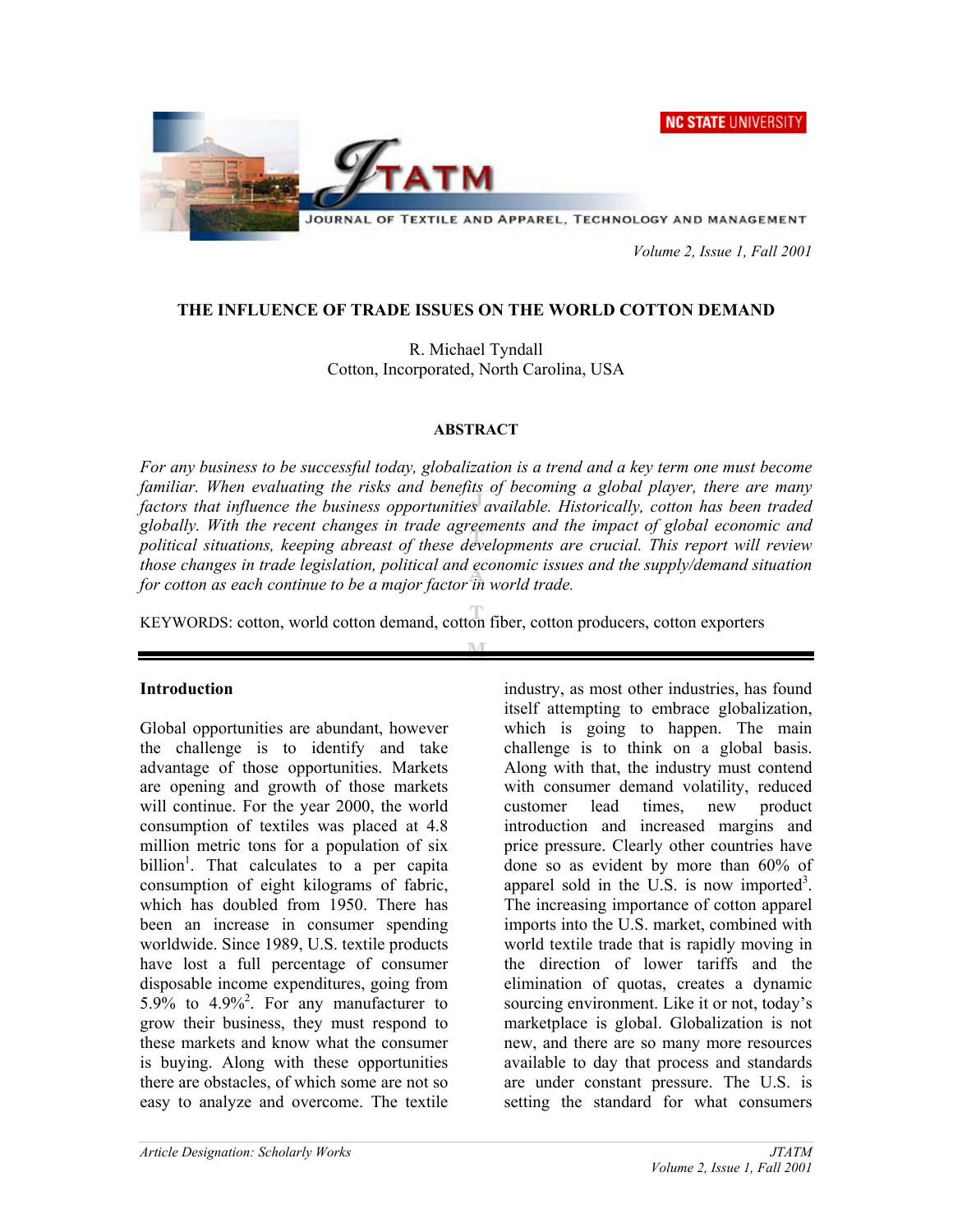want. Of the top 100 brands in the world, in terms of value added to their companies, the top ten were American and two-thirds of those 100 were American<sup>4</sup>. The U.S. needs to learn how to export and to establish manufacturing in other parts of the world.

### **China's Admission into the World Trade Organization**

This is perhaps one of the most controversial trade issues facing the global textile industry of today and tomorrow. China is the world's largest textile producer with 24 billion square yards of fabric produced in  $1998^5$ . Since the United States has granted permanent normal trade relations with China and the expectation that China will enter the WTO, there have been more debates about the impact on the domestic textile industry than any other trade issue. This is an issue that has all the components of economic, political and moral questions that can lead to division among any industry segment. While many uncertainties still remain about the total impact, it is generally felt that China's accession to the WTO will accelerate the displacement of the textile industry in the United States. China may increase imports at the expense of other Asian countries. Some estimates put the loss of textile related jobs at 150,000 workers combined with \$7.6 billion lost apparel sales and \$4 billion lost in textile sales<sup>6</sup>. While it is expected the China will take advantage of this opportunity to import more textile products into the United States, it is predicted that their markets will not be open to trade with the U.S. and that the Chinese would not respect intellectual property rights. In addition, many expect the problem of transshipments and illegal smuggling of goods into the United States will continue.

Normal trade relations (NTR) refers to the general tariff treatment the United States extends to foreign nations in return for reciprocal tariff treatments for U.S. exports. The United States now extends normal trade relations to more than 130 countries with only six (Afghanistan, Cuba, Laos, North

Korea, Serbia-Montenegro and Vietnam) countries not included. The United States suspended the normal trade relations with China in 1951. This was conditionally restored to China under the Trade Act of 1974. Since 1980, NTR is renewed annually based on having a bilateral trade agreement in place.

On the other hand, China sees this as a growth opportunity for their textile sector. Estimates suggest apparel exports will increase to \$43 billion by 2005, an increase of \$13 billion over 1999<sup>7</sup>. China is expected to increase their market share of the U.S. garment market to 30% as compared to the 12% market share it held in 1999. As the garment industry is one of China's biggest exporters at 15% of the nation's total exports for January through April 2000, the contribution to China's economy could be significant. Because of China's superior labor force and higher production standards, many importers are now looking back to China as a reliable and competitive source. Mexico recently surpassed China as the number one garment exporter to the United States because of the NAFTA benefits.

 $\Box$ 

ΤР.

A.

T

М

### **North American Free Trade Agreement**

This is yet another controversial piece of trade legislation but, unlike China's admission into WTO, NAFTA has had time to establish a presence in the textile trade particularly with the United States, Canada and Mexico. Mexico has a labor rate of about \$1.50 and the direct connection to the U.S. making transshipments easier than across water. The most significant influence is the increase in apparel manufacturing in Mexico for consumption in the United States. In 1992, the amount of apparel consumed in the U. S. of Mexican origin was about two percent. In 1999, that figure has grown to 15%, surpassing the amount of apparel consumed in the U. S. that is  $\arctan{y}$  manufactured in the U.S $\rm{s}$ . Apparel imports from Mexico have grown from \$1.3 billion in 1993 to more than \$6.7 billion in 1998. There have been a total of 393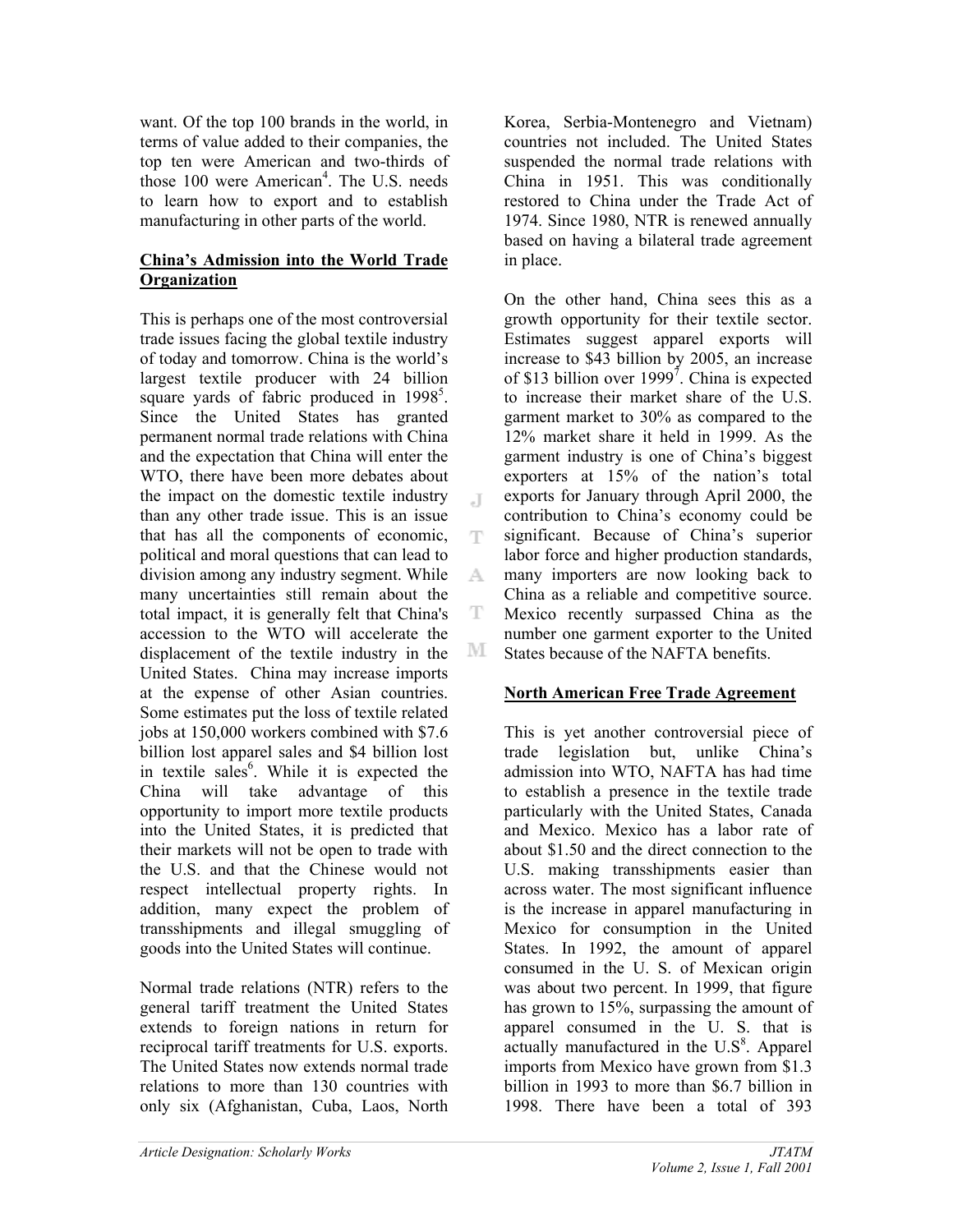companies that have direct foreign investment in the Mexican textile and apparel industries. Of these, 70% have U.S. capital, 4% Spanish, 3% Korean, 2.5% Canadian and the remaining 20% from other countries<sup>9</sup>. Many U. S. firms have found refuge and established partnerships with companies in Mexico. While there have been and will continue to be obstacles, U. S. textile producers have found this as but one opportunity to meet the changing challenges that lie ahead. One such challenge to doing business in Mexico was very well illustrated in an article published in Women's Wear Daily on May 22, 2001. That article discussed the difficulty in allowing Mexican trucks greater access to U.S. highways. Trucks from Mexico are not allowed beyond ten miles past the border because the U.S. does not approve of Mexico's truck safety standards. This complicates the movement of textiles and apparel across the U.S.- Mexico border for many of the major retailers.

 $\Box$ 

T

A.

ΤЧ.

M

### **Trade and Development Act of 2000**

As the most recently enacted trade legislation, the Trade and Development Act of 2000 holds the potential to enhance business opportunities for the U.S textile industry; but not without some risks. This act has two main provisions aimed at enhancing trade with countries of the Caribbean Basin and sub-Saharan Africa. The new law also includes duty and quota preferences to the U.S. market for certain textile and apparel products manufactured in the Caribbean Basin and sub-Saharan African regions.

Basically, the Caribbean Basin Initiative expands the North American trading block. Many mills look at the combination of establishing businesses in both Mexico and the Caribbean Basin as the best opportunities to combat cheap labor and imports from countries such as China and India. As well, the close proximity of those regions gives a strategic advantage for quicker response to the fashion seasons. As

many companies in the Caribbean have not used U.S. fabrics, they are unfamiliar with the product offerings. Historically, they have bought Asian piece goods. Many mills are faced with the task of introducing their products, methods of operation and cost structures. Caribbean labor rates have been quoted at between \$0.80 to \$1.50 per hour, making the combination of wages and location an attractive alternative for sourcing and garment manufacturing. After the enactment of the CBI bill in October of 2000, U.S. fabric exports to that region increased 37% in the fourth quarter to reach a year-end record level of  $$1.24$  billion<sup>10</sup>. Large increases in exports to CBI countries are in spun and filament yarns, cotton fabrics, synthetic and cotton broadwoven fabrics and knit fabrics. However, the largest increase has been in the exports of cut pieces. A recent reduction in exporting cut pieces to CBI is a result of shifting to cutting the pieces in the CBI; a provision as specified in the bill.

The other main provision of the act contains the African Growth and Opportunity Act (AGOA). This provides opportunities to increase trade and investments, economic development and increase access for U.S. investors in sub-Saharan Africa. Specifically for textiles, all existing quotas on textiles and apparel products made from U.S. yarn and fabric will be lifted from those qualifying countries. It also extends duty/quota free U.S. market access for sub-Saharan African apparel made from yarns and fabrics not available in the United States. Apparel made in Africa with African/regional fabric and yarn also qualifies for duty and quota free U.S. market access but is subject to a limit range (cap). While the AGOA legislation has the potential to benefit those countries in Sub-Saharan Africa, the following describes changes happening in the country of South Africa as reported from a recent trade mission indicative of what might occur throughout the region.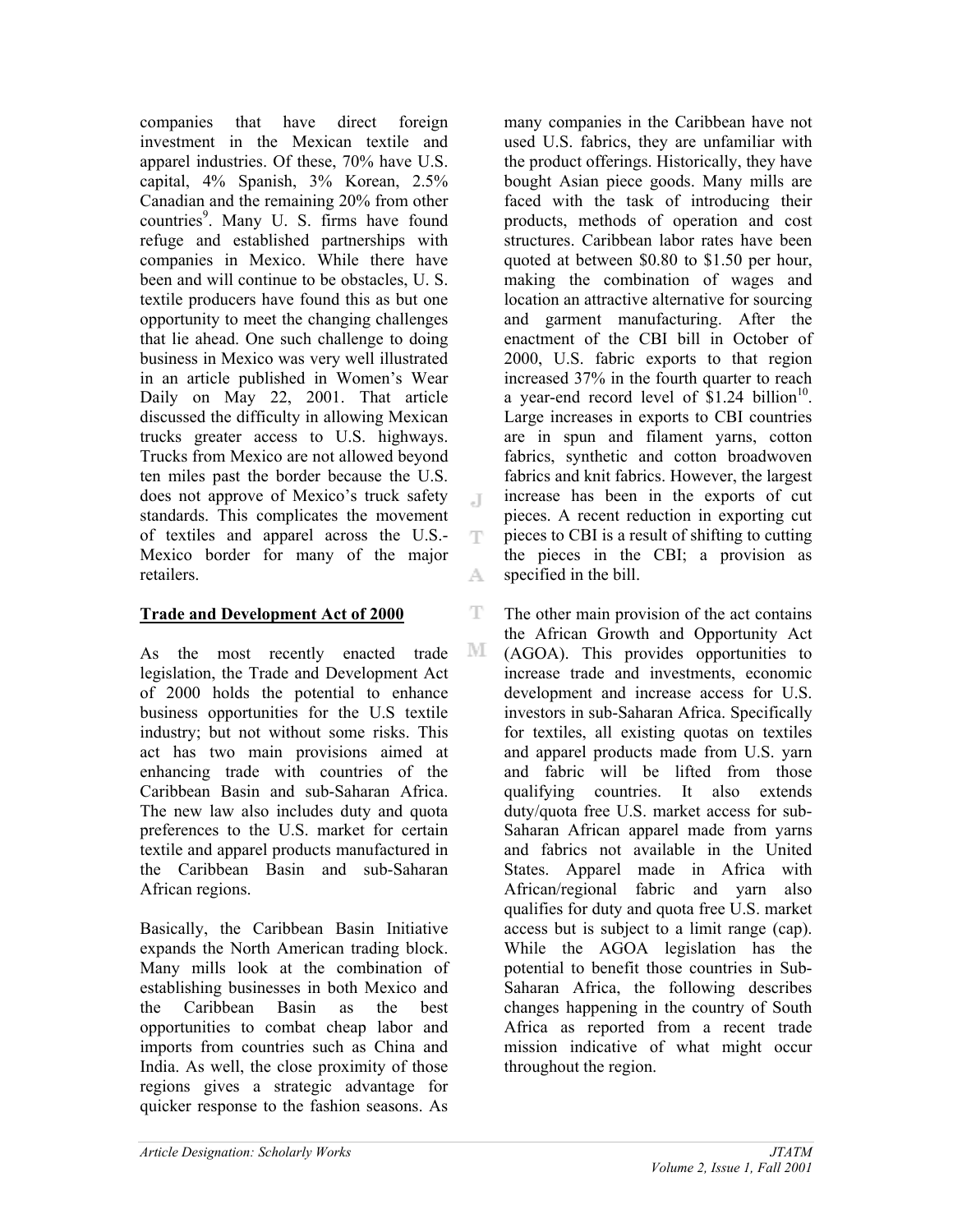Because of the years of sanctions under the apartheid regime, the industry is in a state of flux. Management remaining from that era is struggling to adjust to new economy approaches while companies with younger or foreign management have a better understanding of globalization. The urban areas have strong unions with relatively higher wages as compared to the decentralized areas where wages are considerably lower. Those are the areas where the trans-national (Hong Kong/Chinese/Taiwanese) companies are building factories. The possibility of being a major textile supplier exists but a lot more investment is needed. The population of South Africa is 44 million but has a severe unemployment problem estimated at over 30% (realistically most recognized at 50- 60%). Most textile workers receive wages between \$200 to \$250 per month. The unions in the urban areas closely monitor the wages and working conditions. The textile industry is the sixth largest employer in South Africa's manufacturing sector and the 11<sup>th</sup> largest exporter of manufactured goods. In total, from cotton farming to garment manufacturing approximately 300,000 persons are employed in the industry

(140,000-apparel manufacturing; 60,000 textile industry; 100,000-cotton production). An industry survey estimates 300 apparel companies operating in South Africa with an additional 2,000 small emerging companies taking advantage of the low wages in the decentralized areas. Total apparel production was estimated at 200 million units in  $1999<sup>11</sup>$ .

### **The Global Landscape for Cotton**

In order to better understand how all of these issues, including trade, economic, consumer, supply and demand, and market conditions, we must look first at a few fundamentals that apply to the cotton situation (see Table 1).

USDA estimates put 2000/2001 world  $\Box$ cotton production at 87.2 million bales (480 pounds per bale). With a carryover of 41.1 ΤР. million bales, this would give a supply of 128.3 million bales. Another strong year of A. consumption at 91.7 million bales leaves an T ending stock of 37.1 million bales; or 4 million bales less that the previous year M indicating a tightening of the supply.

Table 1. World cotton market in millions of bales comparing production years 1999/2000 and 2000/2001.

| millions of bales       | 1999/2000 | 2000/2001 |  |
|-------------------------|-----------|-----------|--|
| <b>Beginning Stocks</b> | 44.9      | 41.1      |  |
| <b>Production</b>       | 87.2      | 87.2      |  |
| <b>Consumption</b>      | 91.8      | 91.7      |  |
| <b>Ending Stocks</b>    | 41.1      | 37.1      |  |

## *World Cotton Market*

Source: USDA Source: USDA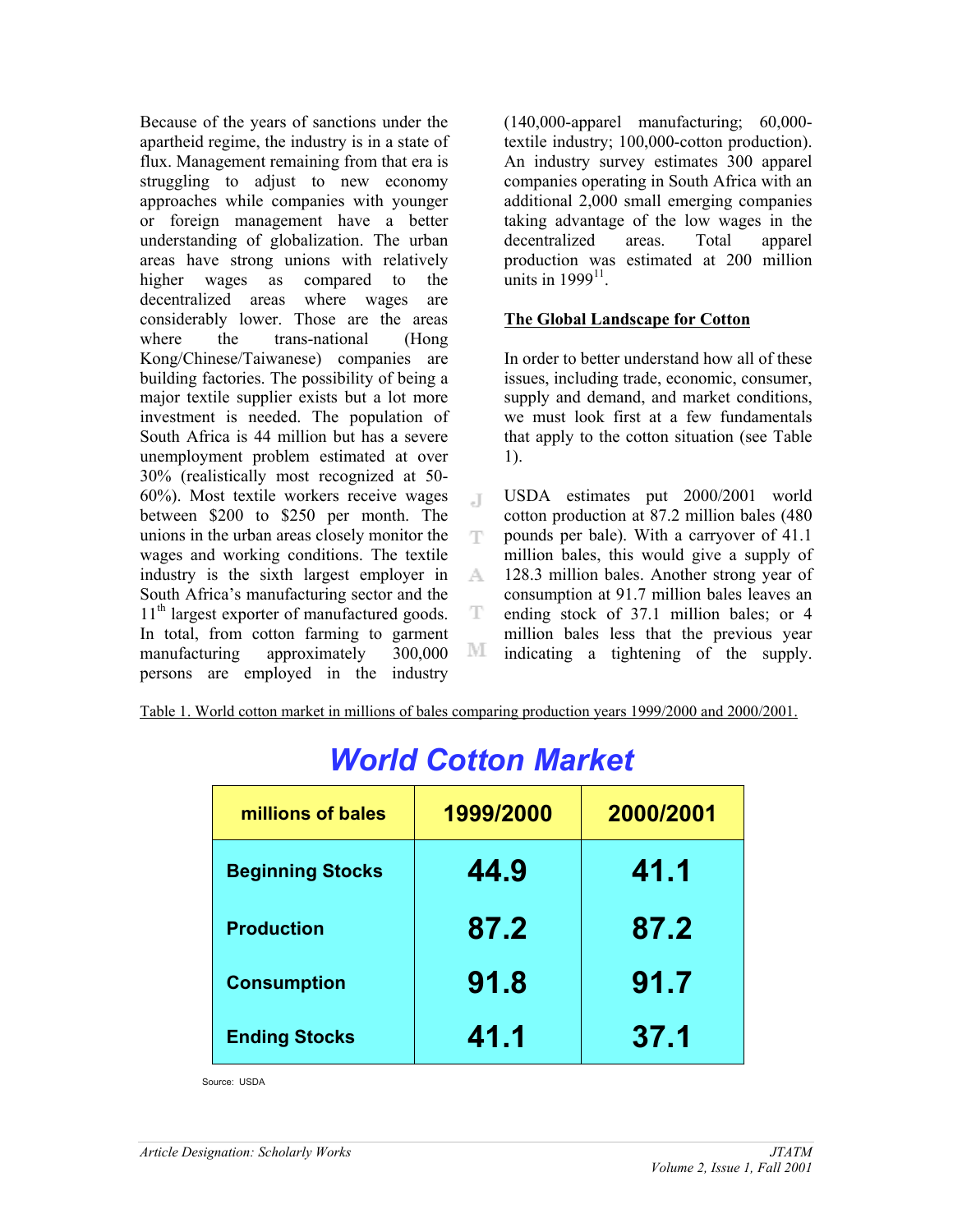Figure 1. Major Cotton Producers



Table 2. U.S. cotton balance sheet for production years 1999/2000 and 2000/2001.

| <b>Millions of Bales</b> | 1999/2000 | 2000/2001 |
|--------------------------|-----------|-----------|
| <b>Beginning Stocks</b>  | 3.9       | 3.9       |
| Production               | 17.0      | 17.5      |
| <b>Imports</b>           | 0.1       | 0.1       |
| <b>Total Supply</b>      | 21.0      | 21.5      |
| <b>Domestic Use</b>      | 10.2      | 10.1      |
| <b>Exports</b>           | 6.8       | 7.6       |
| <b>Total Demand</b>      | 17.0      | 17.7      |
| <b>Ending Stocks</b>     | 3.9       | 3.8       |

# U.S. Cotton Balance Sheet

Source: USDA

Worldwide cotton production by country is shown in Figure 1. The three leading producers are China, the United States and India. The outlook for world production for 2001/2002 estimates an increase in all countries except for Greece, Syria and Uzbekistan. Expectations are for higher

production figures with consumption remaining at record levels. The gap between world consumption and production will continue to narrow. This will cause world stocks to continue to marginally decline.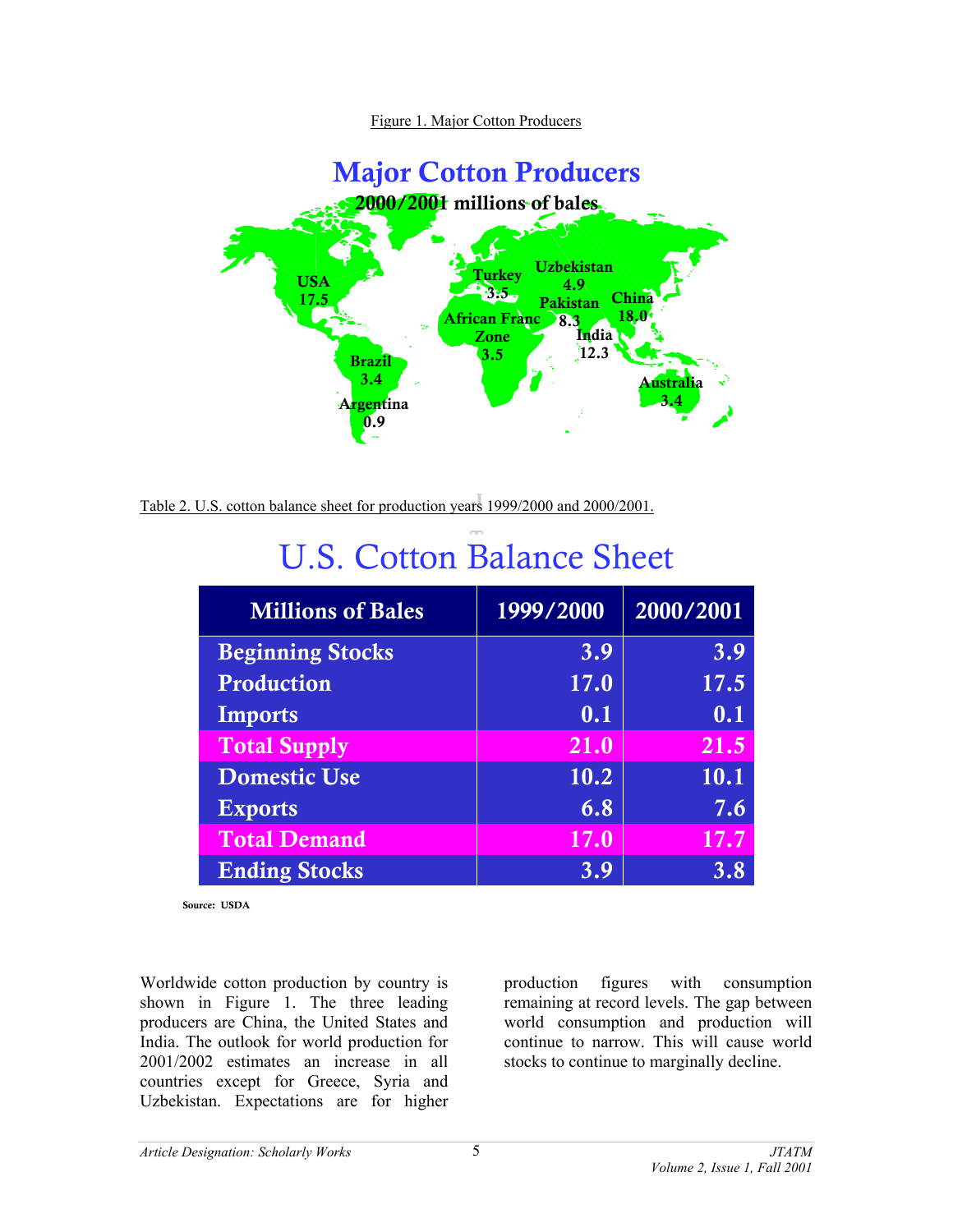Another important consideration is the supply and demand situation in the United States. The balance sheet for U.S. cotton is shown in Table 2. While exports are declining, the major factor contributing to

higher ending stocks is the reduction in domestic consumption. Demand for U.S. cotton over the past decade is shown in Figure 2.

Figure 2. Ten-year trend for exports and domestic consumption of cotton in the U.S.

### Demand for Cotton in the United States



Figure 3. Major Importers of Cotton.

## Major Importers of Cotton

2000/2001, millions of bales

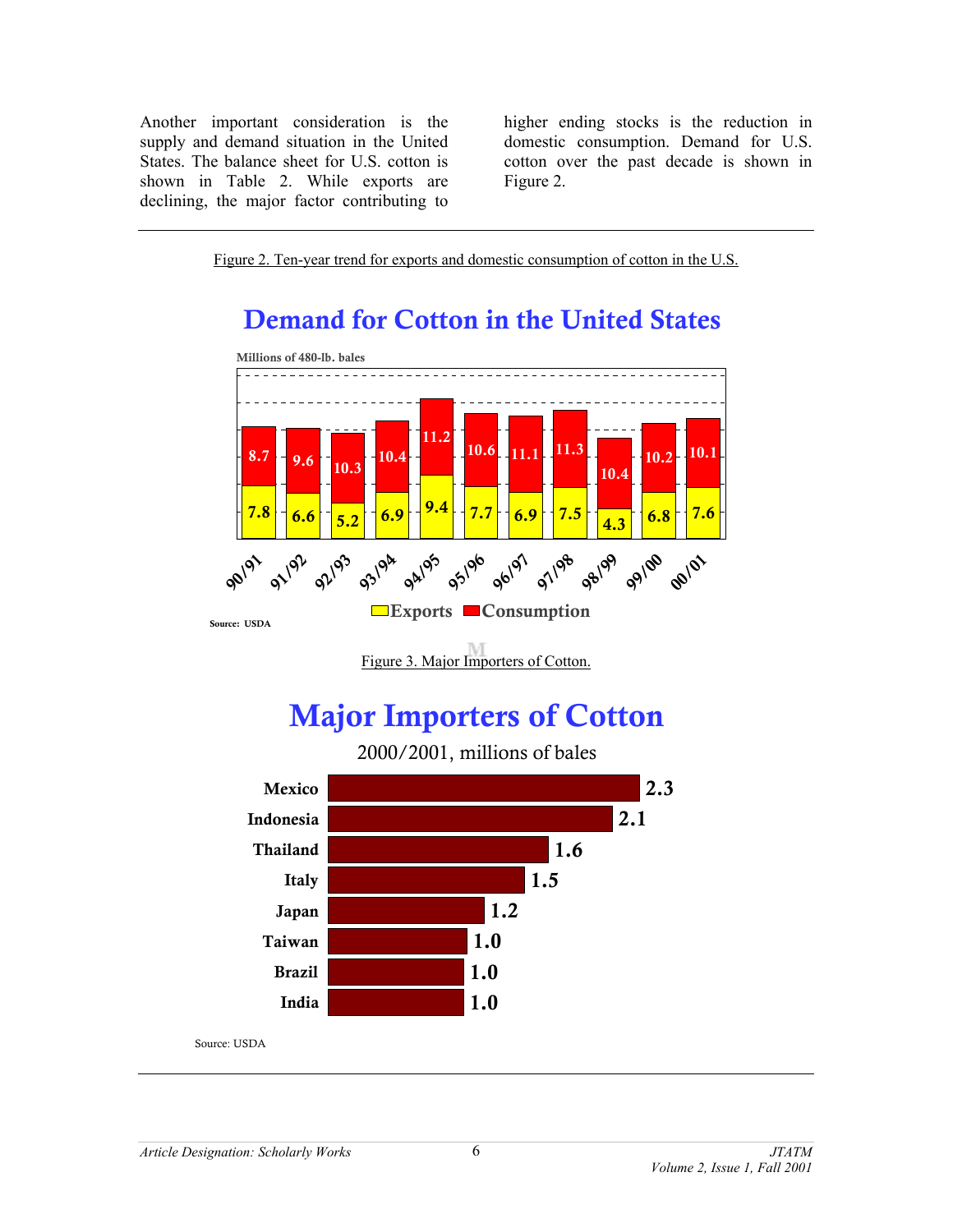The principal importers of cotton are listed in Figure 3. The top five export destinations for U.S. cotton are Mexico, Turkey, Indonesia, South Korea and surprisingly, Canada. Mexico will purchase nearly two million bales, most of which will return to the U.S. as finished apparel products. Mexico is the major supplier of cotton products to the U.S. followed by Pakistan, India, China and Honduras. If we compare the years of 1989 to 2000 of those major suppliers of cotton products to the U.S., we can see a changing scenario. As we look into the factors that influence such a change, quota fill rates and low labor costs are paramount in determining those sources of products. High quota fill rates combined with low labor costs indicate high potential suppliers. This has been the product of NAFTA, as seen in Mexico being the top supplier, and is expected to be major factors in the TDA of 2000. Of greater significance is the impact of high quota and low labor wages with China and the impact that will have on the source of apparel products coming into the United States after 2005. High export potential countries after 2004 also include Bangladesh, Sri Lanka, India and Mexico. A quota-free environment will accelerate the shift in suppliers already underway in the Asian region. Some countries such as Singapore, Jamaica,

Korea, Taiwan and Hong Kong are likely to lose market share after the quota phase-out.

Major cotton product categories include underwear, sheets/pillowcases, towels, men's shirts, women's shirts, dresses and denim bottoms. Collectively, these categories represent 65% of the cotton fiber consumed in retail sales for home and apparel fabrics. For the years 1991-1998, there was a decrease in U.S. mill use for underwear and a high net import for that category. What was once a U.S. commodity product may not be considered such as imports represent a higher percentage at retail.

Yarn is now a globally sourced item. Pakistan has the single highest share of yarn imports into the U.S. followed by the NAFTA neighbors of Mexico and Canada (Figure 4). Pakistan has taken advantage of supplying a commodity ring spun yarn of good quality offered at a very reasonable price. Again, meeting the demands of quality and price that are necessary for today's sourcing options. Interesting enough is Canada's position to supply yarn to the U.S. New investments by the Chinese and the opening of a major spinning operation in Canada have made this possible.



 $\Box$ 

ΤР.

A.

T

M